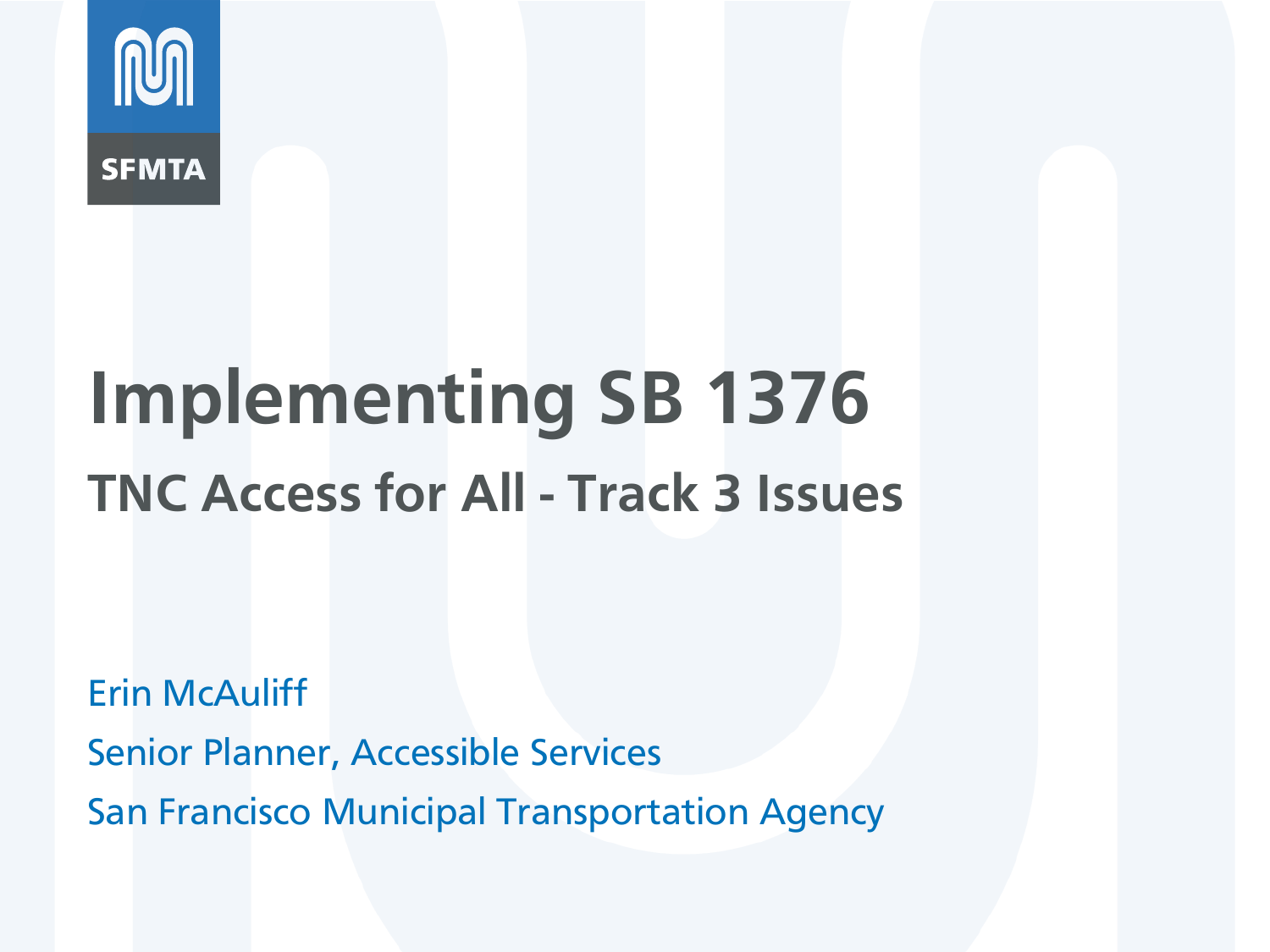## **Track 3: Background and Goals**

- Finalize clear offset and exemption requirements that:
	- 1. Demonstrate presence and availability of WAV service
	- 2. Easily compare to service provided in standard vehicles
- Provide flexible funding to access providers so that they can temporarily fill WAV service gaps while TNCs build their capacity.
- Engage local and national expertise:
	- 1. Access fund administrators
	- 2. Audit and evaluation

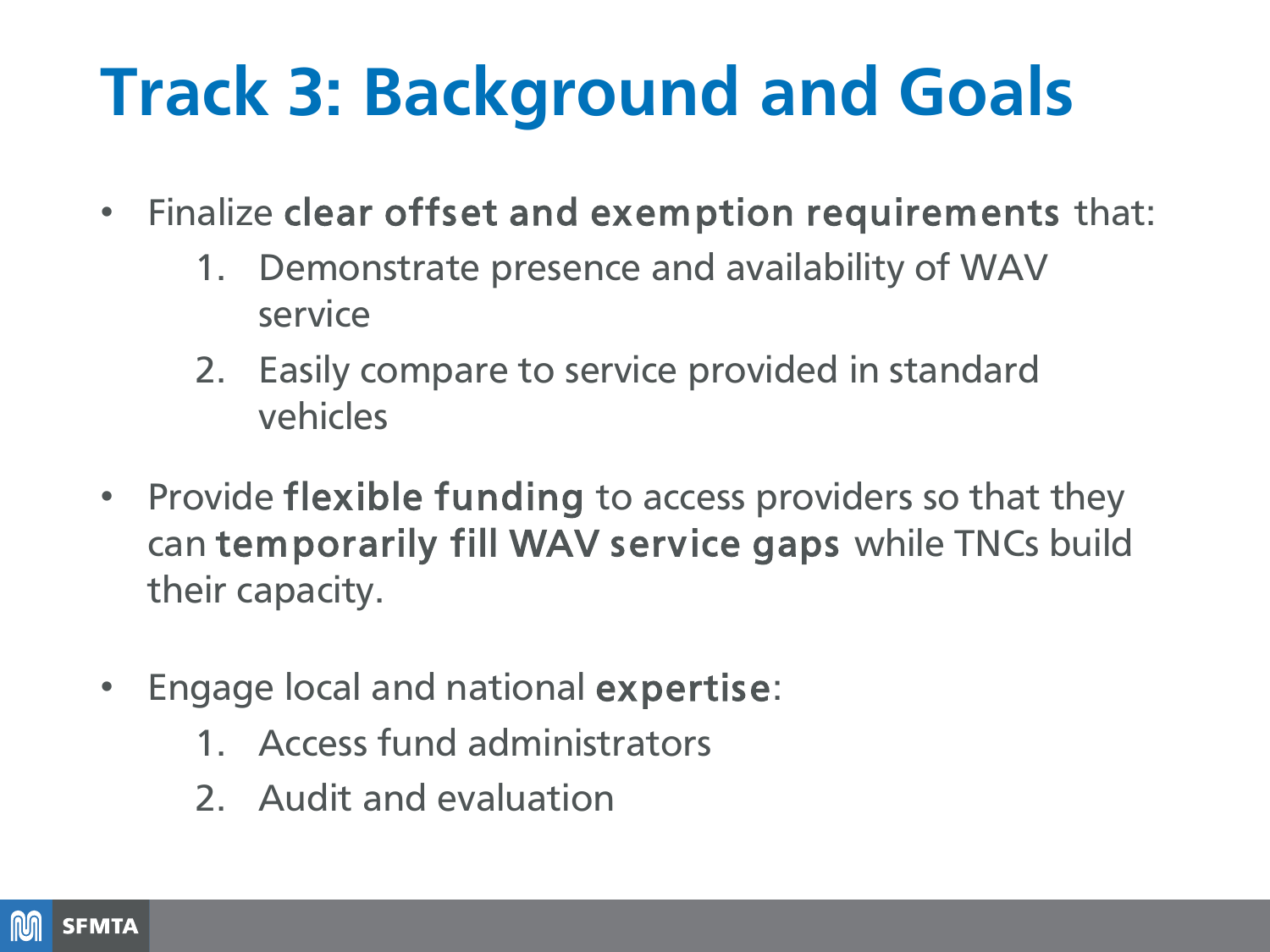#### **TNC OFFSET REQUIREMENTS Incremental Costs**

- Costs that are granted to be offset must specifically and explicitly improve WAV service.
- The burden is not on the Commission or non-TNC parties to "calculate" incremental costs or to create a "formula."
- In addition to required audit, the Commission should require TNCs to:
	- Identify the method for allocating those actual additional costs of WAV service
	- Certify that expenses documented on Appendix A reflect actual additional costs of WAV service

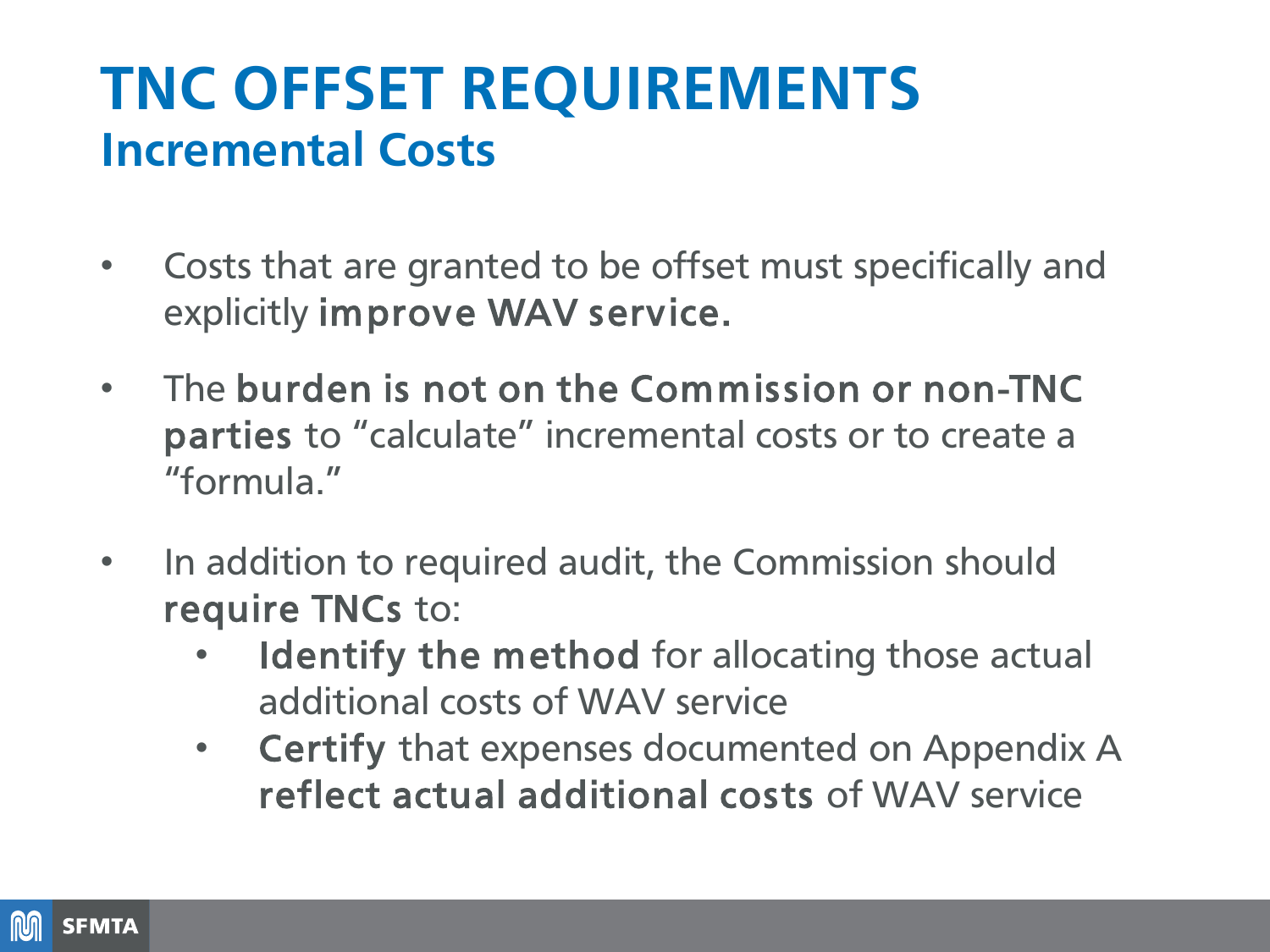#### **TNC OFFSET REQUIREMENTS Presence and Availability**

- Intent of SB1376: Wheelchair users who need WAVs have prompt access to TNC services.
- Current requirements only evaluate accepted requests – This does not reflect user experience when only a small number of requests are fulfilled.
- TNCs must demonstrate an improved level of service based on the percentage of requested trips completed and response times.

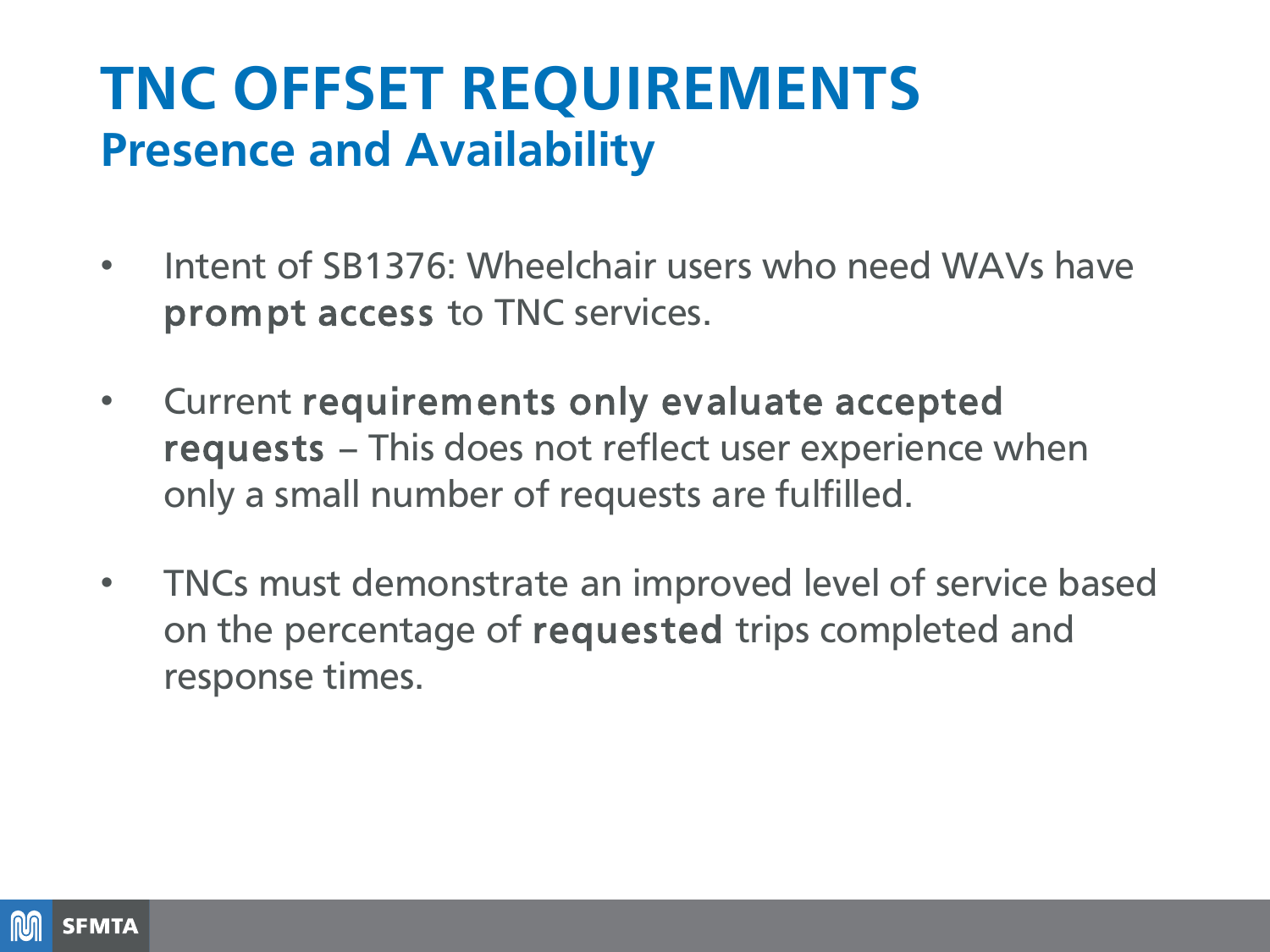#### **ACCESS FUND DISBURSEMENTS**

- Program needs and funding amounts will vary county to county. Criteria for access providers should be flexible to reflect input and needs of local disability community.
- Commission should apply broad definition of "on demand transportation" so that AFAs can fund solutions that work for WAV riders in their county.
- Requirements imposed on AFAs and SAFA must consider:
	- Administrators need stable and sufficient funding
	- Effective access providers will not always be regulated by the CPUC (e.g. taxicabs, NEMT, ADA and community paratransit providers)

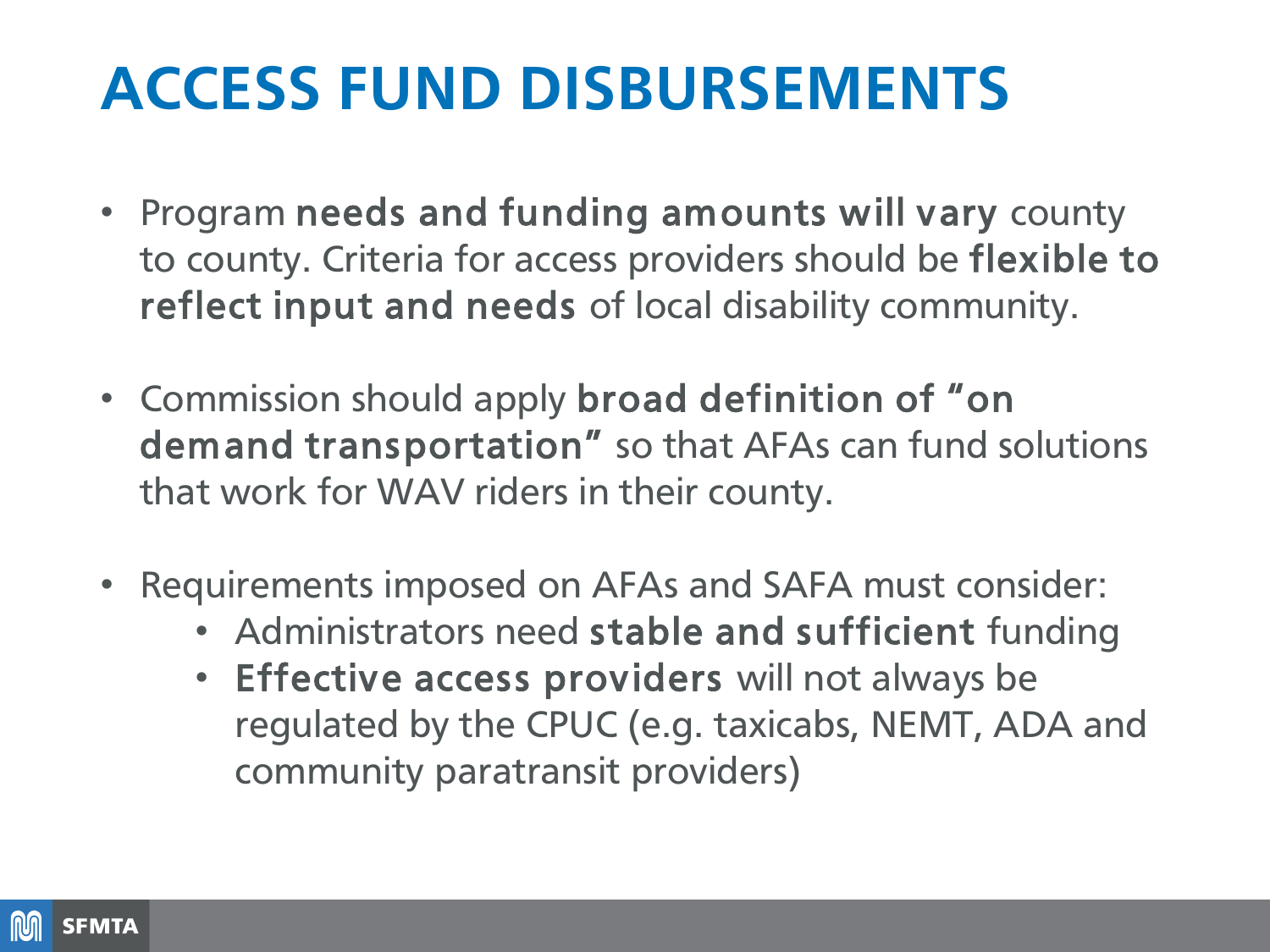### **REPORTING REQUIREMENTS**

- Research question: Are WAV users receiving continuously improved, reliable and available service?
- Key benchmarks:
	- Performance must be measured in relation to the general public TNC service in geographic area (percentage of requested trips completed and response times)
	- What progress, if any, have TNCs made toward providing equivalent service?
- Data Collection:
	- Trip Report, Vehicle Segment Report, Vehicle Report, Unique User Report
- Transparency: Develop public dashboard to inform prospective users and the general public.

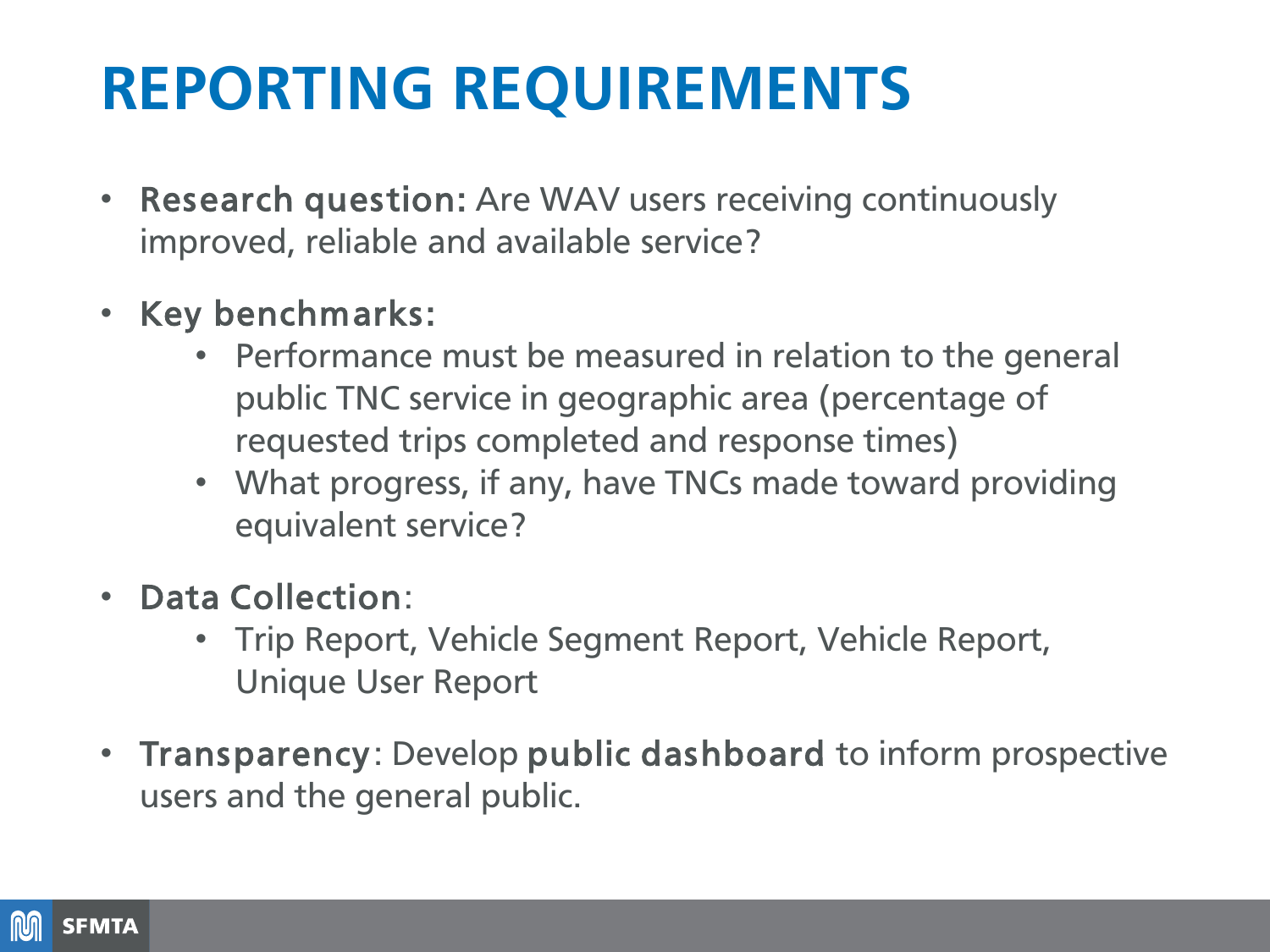#### **Additional TNC Accessibility Issues**

- Many people with disabilities in San Francisco see promise in new mobility services, particularly TNCs, but face significant barriers to use.
- Conduct meaningful outreach to understand what is and is not working for passengers with disabilities.
- TNCs can and should cooperate with government entities in providing accessible services.